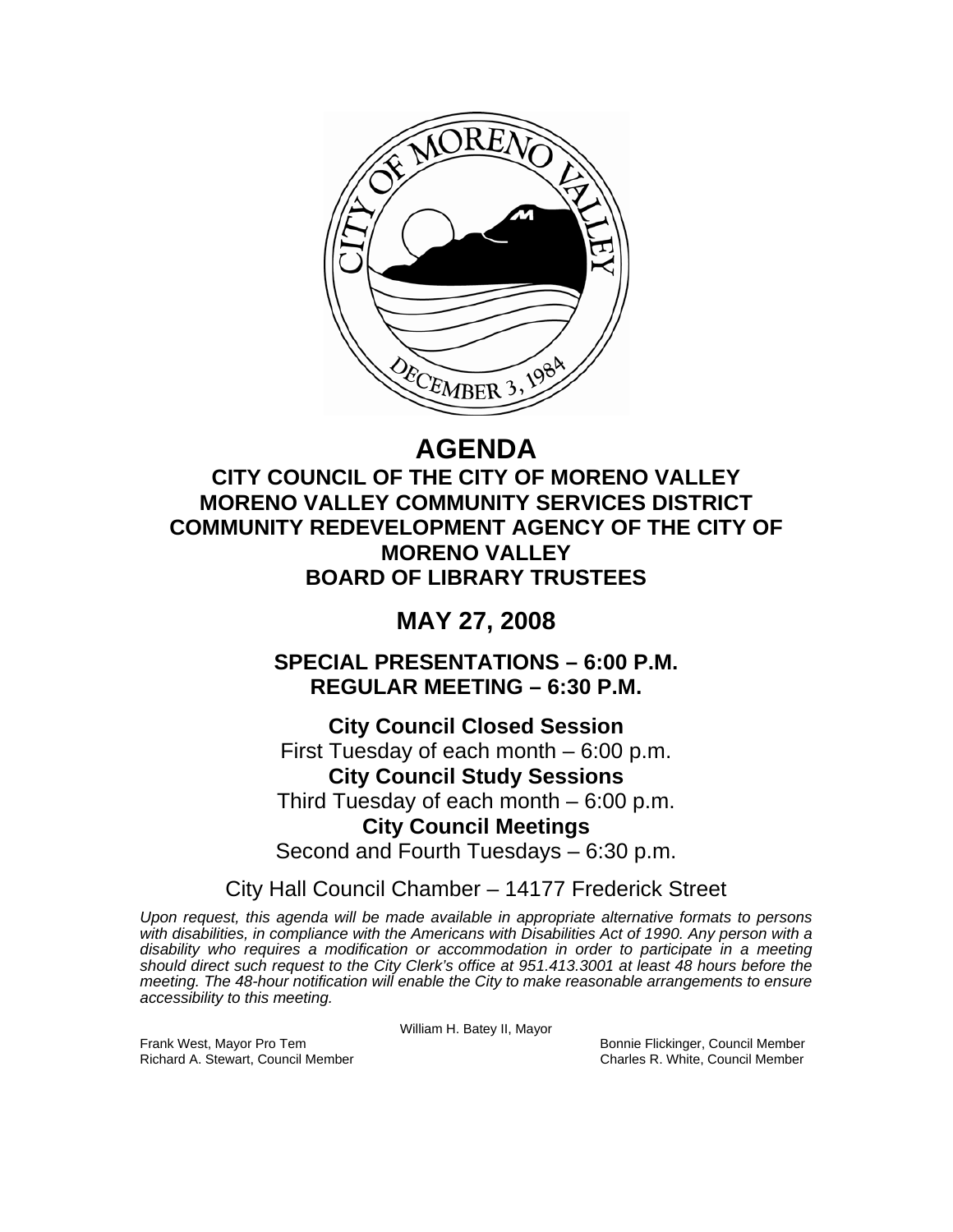# **AGENDA CITY COUNCIL OF THE CITY OF MORENO VALLEY MAY 27, 2008**

**CALL TO ORDER**

SPECIAL PRESENTATIONS – 6:00 p.m.

1. William H. Batey II Reading Program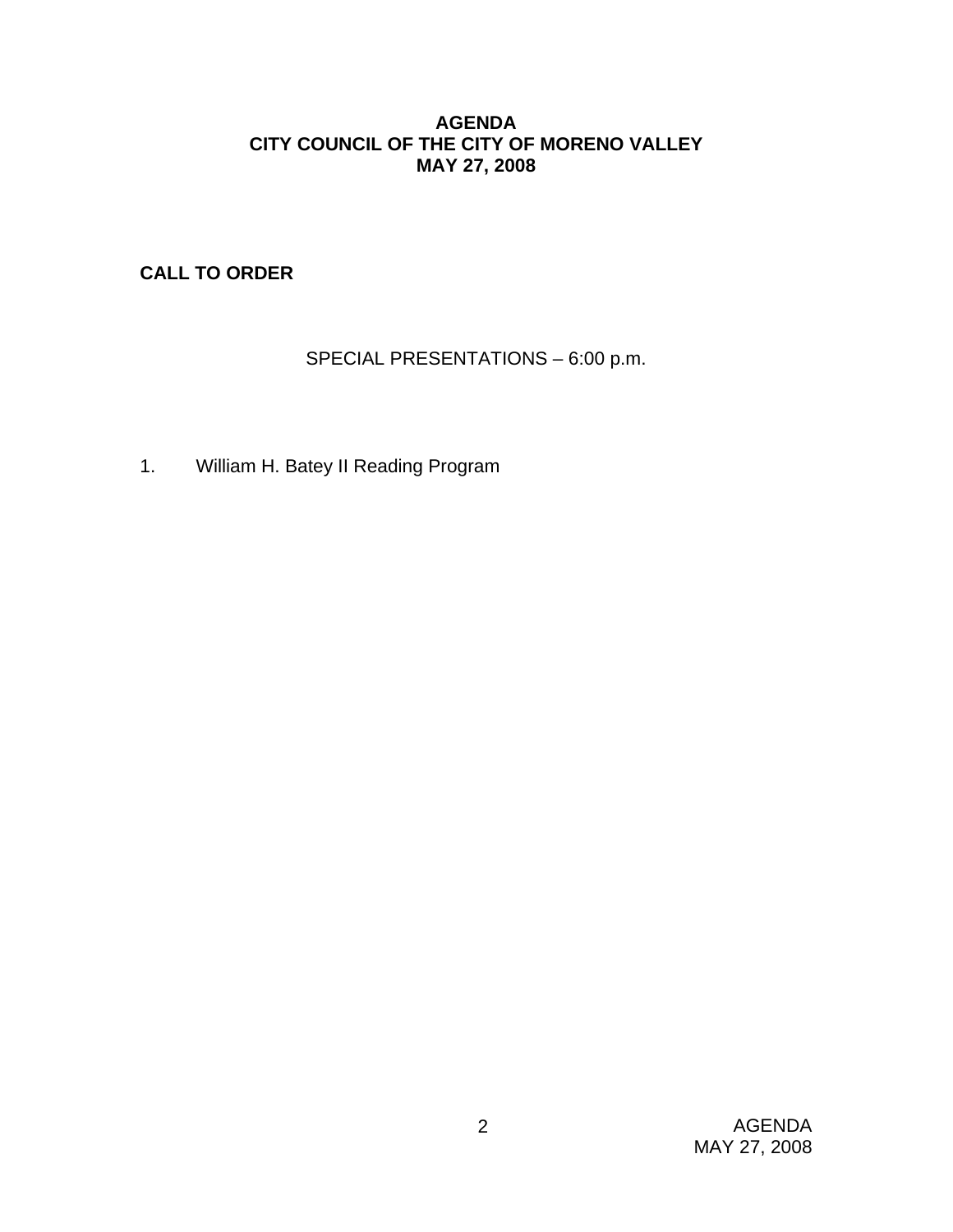#### **AGENDA JOINT MEETING OF THE CITY COUNCIL OF THE CITY OF MORENO VALLEY MORENO VALLEY COMMUNITY SERVICES DISTRICT COMMUNITY REDEVELOPMENT AGENCY OF THE CITY OF MORENO VALLEY, AND THE BOARD OF LIBRARY TRUSTEES**

#### **REGULAR MEETING - 6:30 P.M. MAY 27, 2008**

**CALL TO ORDER** (Joint Meeting of the City Council, Community Services District, Community Redevelopment Agency, and the Board of Library Trustees actions taken at the Joint Meeting are those of the Agency indicated on each Agenda item)

# **PLEDGE OF ALLEGIANCE**

**INVOCATION** – Pastor Valinda Collins, Renewed Life Fellowship

#### **ROLL CALL**

#### **INTRODUCTIONS**

PUBLIC COMMENTS **ON MATTERS ON THE AGENDA** WILL BE TAKEN UP AS THE ITEM IS CALLED FOR BUSINESS, BETWEEN STAFF'S REPORT AND CITY COUNCIL DELIBERATION (SPEAKER SLIPS MAY BE TURNED IN UNTIL THE ITEM IS CALLED FOR BUSINESS.)

PUBLIC COMMENTS **ON MATTERS NOT ON THE AGENDA** UNDER THE JURISDICTION OF THE CITY COUNCIL WILL BE HEARD PRIOR TO CITY COUNCIL REPORTS AND CLOSING COMMENTS. IN THE EVENT THAT THE AGENDA ITEM FOR SUCH PUBLIC COMMENTS HAS NOT BEEN CALLED BY 9:00 P.M., IT SHALL BE CALLED AS THE NEXT ITEM OF BUSINESS FOLLOWING THE CONCLUSION OF ANY ITEM BEING HEARD AT 9:00 P.M. Those wishing to speak should submit a BLUE speaker slip to the Bailiff. There is a three-minute time limit per person. All remarks and questions shall be addressed to the presiding officer or to the City Council and not to any individual Council member, staff member or other person.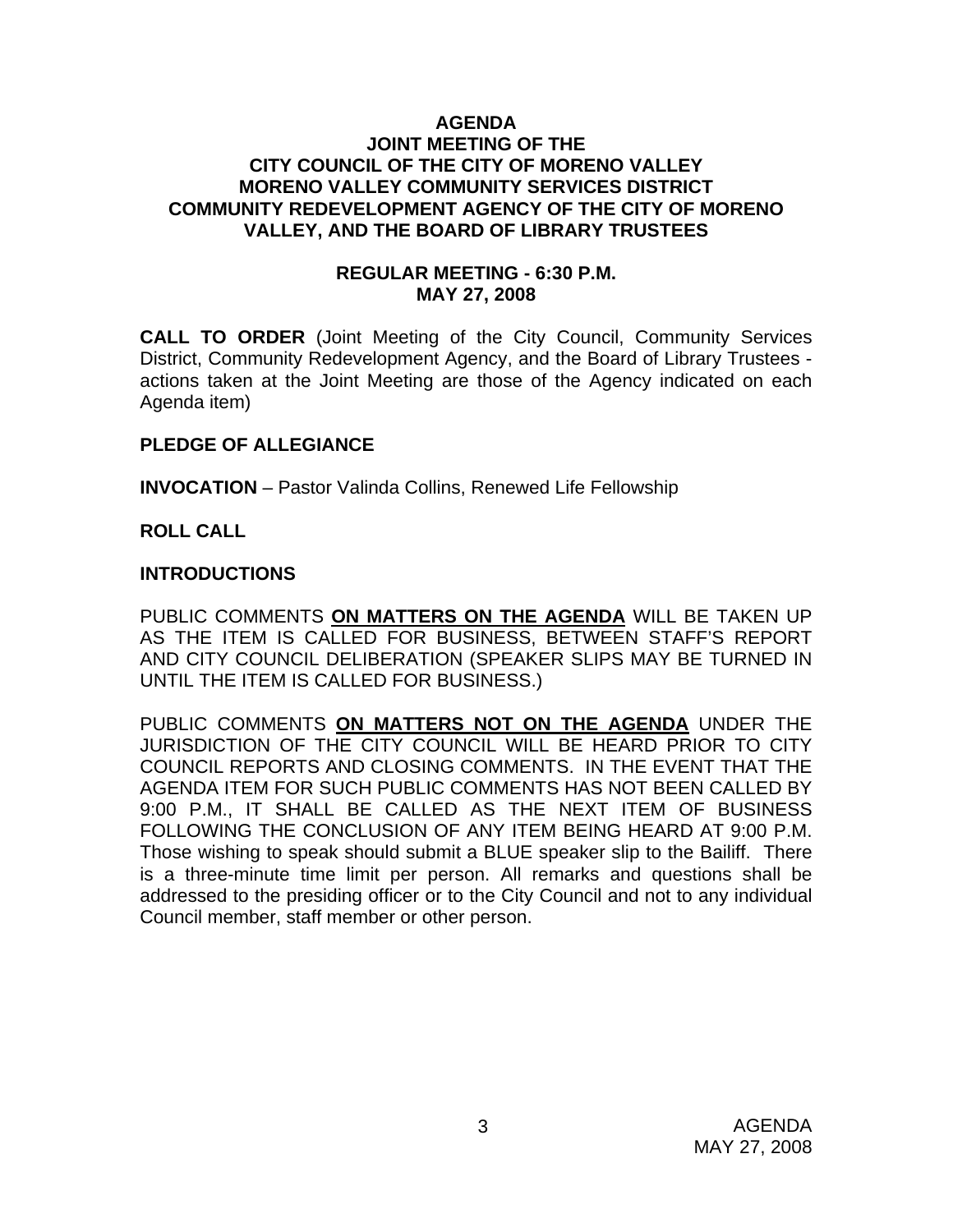# **JOINT CONSENT CALENDARS (SECTIONS A-D)**

All items listed under the Consent Calendars, Sections A, B, C, and D are considered to be routine and non-controversial, and may be enacted by one motion unless a member of the Council, Community Services District, Redevelopment Agency or the Board of Library Trustees requests that an item be removed for separate action. The motion to adopt the Consent Calendars is deemed to be a separate motion by each Agency and shall be so recorded by the City Clerk. Items withdrawn for report or discussion will be heard after public hearing items.

# **A. CONSENT CALENDAR** - **CITY COUNCIL**

- A1. ORDINANCES READING BY TITLE ONLY Recommendation: Waive reading of all Ordinances.
- A2. 2008 LEGISLATIVE UPDATE (Report of: Assistant City Manager)

**Recommendation:** Receive and file the informational report.

A3. TRACT 33532 LINE F - APPROVAL OF COOPERATIVE AGREEMENT FOR MORENO MASTER DRAINAGE PLAN LINE F, STAGE 2, BETWEEN THE RIVERSIDE COUNTY FLOOD CONTROL AND WATER CONSERVATION DISTRICT, CITY OF MORENO VALLEY, AND MORENO VALLEY PROPERTIES, L.P., A DELAWARE LIMITED PARTNERSHIP, SOUTH OF DELPHINIUM AVENUE TO NORTH OF IRIS AVENUE, AND FROM WEST OF THE FUTURE NASON STREET TO WEST OF OLIVER STREET; DEVELOPER: MORENO VALLEY PROPERTIES, L.P., A DELAWARE LIMITED PARTNERSHIP, MORENO VALLEY, CA 92553 (Report of: Public Works Department)

#### **Recommendation:**

- 1. Approve the Cooperative Agreement between the Riverside County Flood Control and Water Conservation District (District), City of Moreno Valley, and Moreno Valley Properties, L.P. a Delaware limited partnership for Moreno Master Drainage Plan Line F, Stage 2;
- 2. Authorize the Mayor to execute the Cooperative Agreement; and
- 3. Direct the City Clerk to forward the signed Cooperative Agreement to Riverside County Flood Control and Water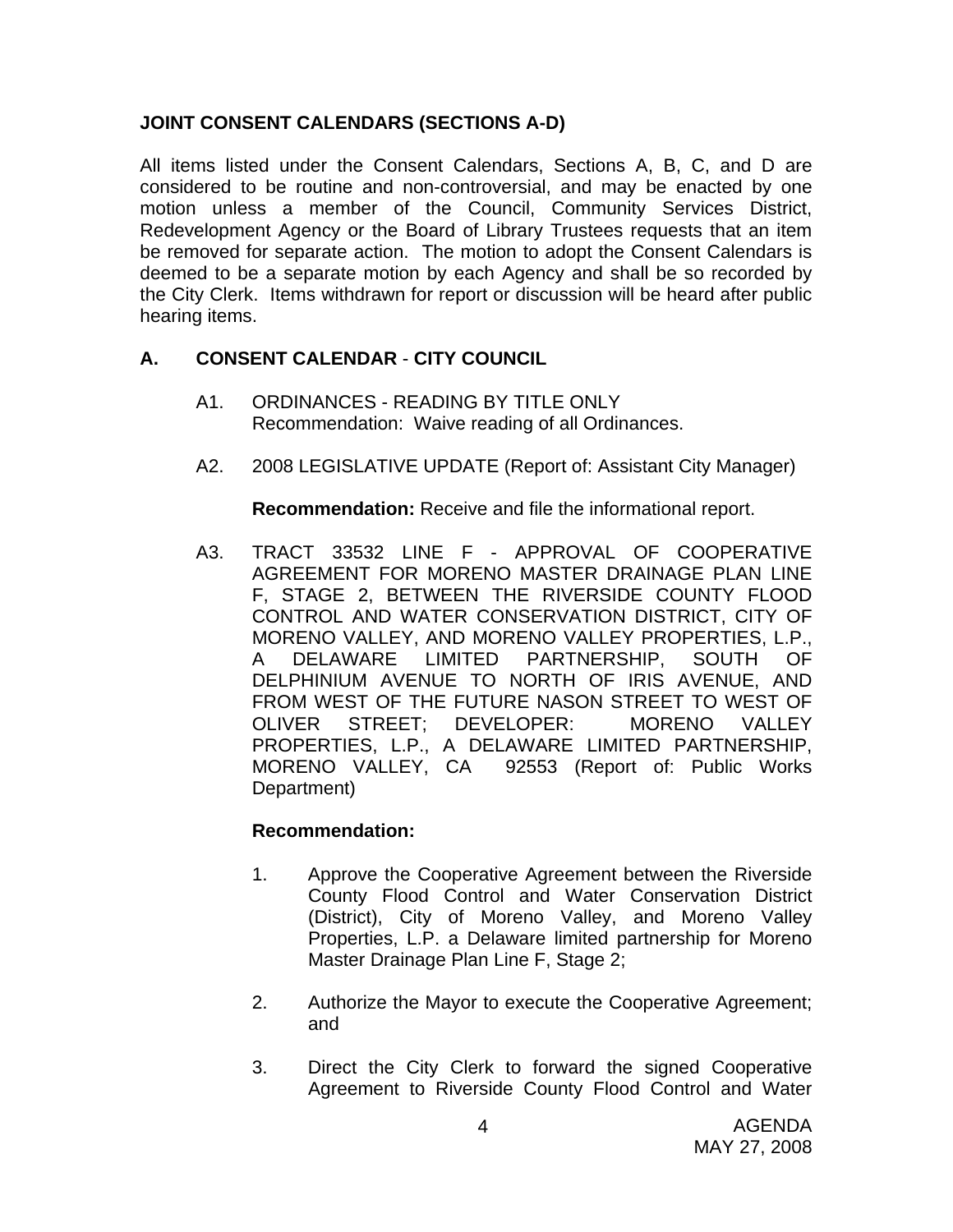Conservation District.

A4. CERTIFICATION OF THE ANNEXATION OF ASSESSOR PARCEL NUMBERS (APNS) 297-170-004, 297-170-005, 297-170- 027, 297-170-075 AND 297-170-076 TO COMMUNITY FACILITIES DISTRICT NO. 4-MAINTENANCE (Report of: Public Works Department)

**Recommendation:** Approve and adopt Resolution No. 2008-56; a Resolution of the City Council of the City of Moreno Valley, California, acting as legislative body of Community Facilities District No. 4-Maintenance of the City of Moreno Valley certifying the results of an election and adding property to such Community Facilities District.

#### Resolution No. 2008-56

A Resolution of the City Council of the City of Moreno Valley, California, Acting as Legislative Body of Community Facilities District No. 4-Maintenance of the City of Moreno Valley, Certifying the Results of an Election and Adding Property to such Community Facilities District

A5. PARCEL MAP 35150 – REQUEST TO CONDUCT A FULL ROAD CLOSURE OF INDIAN STREET FROM SAN MICHELE ROAD SOUTH TO APPROXIMATELY 400 FEET NORTH OF THE PERRIS VALLEY STORM DRAIN, SAN MICHELE ROAD FROM INDIAN STREET TO APPROXIMATELY 2,100 FEET WEST, AND NANDINA AVENUE FROM INDIAN STREET TO APPROXIMATELY 1,350 FEET WEST FOR THE CONSTRUCTION OF PERRIS VALLEY MASTER DRAINAGE PLAN LATERAL B-3 AND B-3.2 FROM JULY 15, 2008 – DECEMBER 31, 2008, DEVELOPER: FR/CAL MORENO VALLEY, LLC, A DELAWARE LIMITED LIABILITY COMPANY, CHICAGO, IL 60606 (Report of: Public Works Department)

#### **Recommendation:**

1. Authorize a full road closure of Indian Street from San Michele Road South to Approximately 400 Feet North of the Perris Valley Storm Drain, San Michele Road from Indian Street to Approximately 2,100 Feet West, and Nandina Avenue from Indian Street to Approximately 1,350 Feet West for the construction of Perris Valley Master Drainage Plan Lateral B-3 and B-3.2 from July 15, 2008 – December 31, 2008; and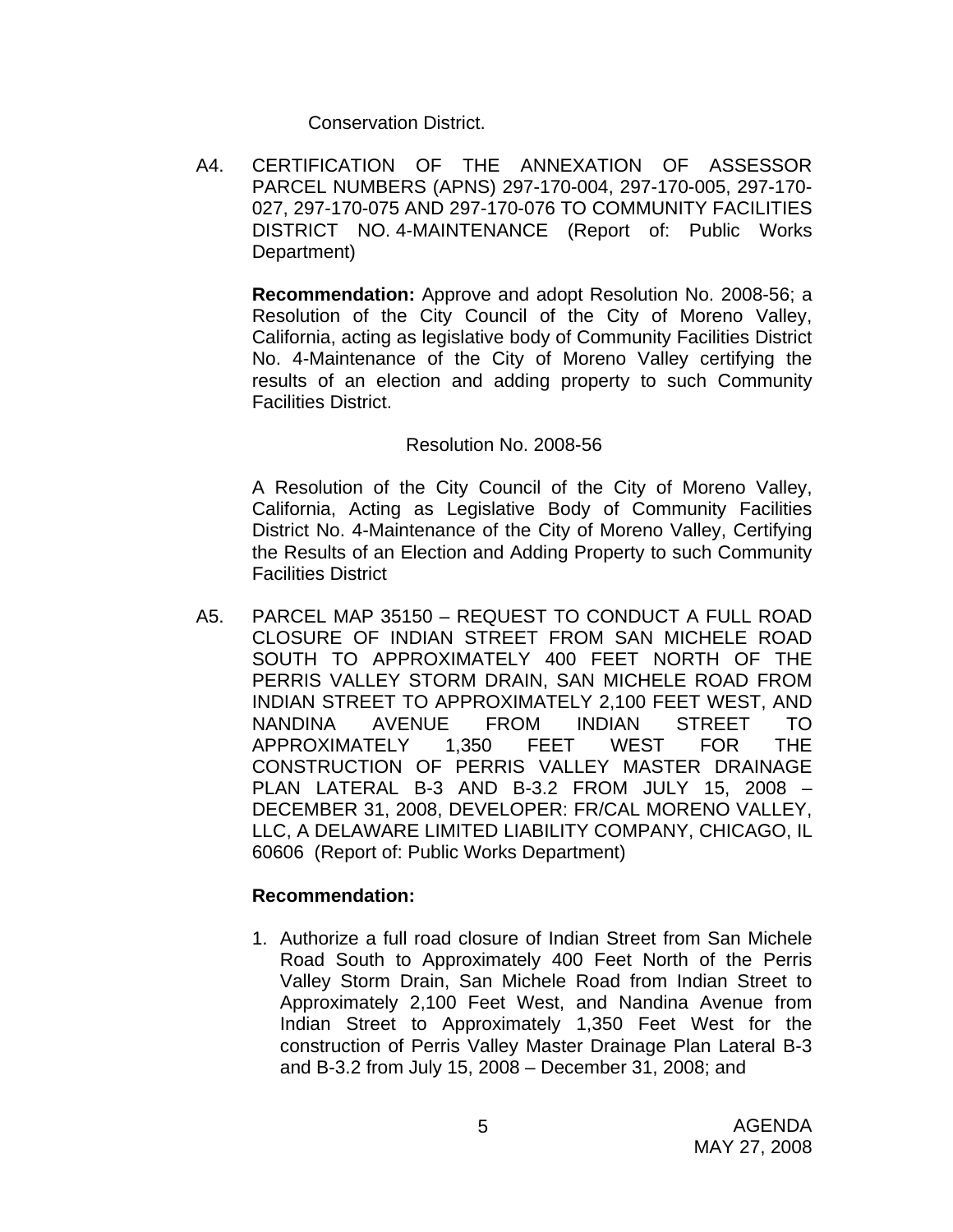- 2. Authorize the City Engineer to allow for an additional 30-day extension to the proposed road closure window if the project is delayed due to unforeseen construction issues.
- A6. PA04-0028 DELPHINIUM APARTMENTS APPROVAL OF PROPOSED RESOLUTION, SUMMARY VACATION OF A PORTION OF DELPHINIUM AVENUE EAST OF PERRIS BOULEVARD – SOUTHEAST CORNER OF DELPHINIUM AVENUE AND PERRIS BOULEVARD; DEVELOPER - MICHAEL BROS. REAL ESTATE, INC., A CALIFORNIA CORPORATION, RIVERSIDE, CA 92508 (Report of: Public Works Department)

#### **Recommendation:**

1. Approve and adopt Resolution No. 2008-57, summarily vacating a portion of Delphinium Avenue located on the south side of Delphinium Avenue just east of Perris Boulevard for PA04-0028; and

Resolution No. 2008-57

A Resolution of the City Council of the City of Moreno Valley, California, Ordering the Summary Vacation of a Portion of Delphinium Avenue East of Perris Boulevard for PA04-0028

- 2. Instruct the City Clerk to certify said resolution and transmit a copy of the resolution to the County Recorder's office for recording.
- A7. AUTHORIZATION TO AWARD AGREEMENT FOR DESIGN PROFESSIONAL CONSULTANT SERVICES FOR PHASE I (PRELIMINARY 35% DESIGN AND ENVIRONMENTAL DOCUMENTATION) FOR THE REALIGNMENT OF RECHE VISTA DRIVE FROM THE INTERSECTION OF PERRIS BOULEVARD/HEACOCK STREET TO 200 FEET NORTH OF THE CITY LIMITS. PROJECT NO. 01-12566722 (Report of: Public Works Department)

#### **Recommendation:**

1. Authorize the "Agreement for Design Professional Consultant Services" with KOA Corporation, (KOA) 3190 C Shelby Street, Ontario, CA 91764 to provide professional engineering, environmental consulting and project management services for Phase 1 (Preliminary 35% Design and Environmental Documentation) for the "Realignment of Reche Vista Drive from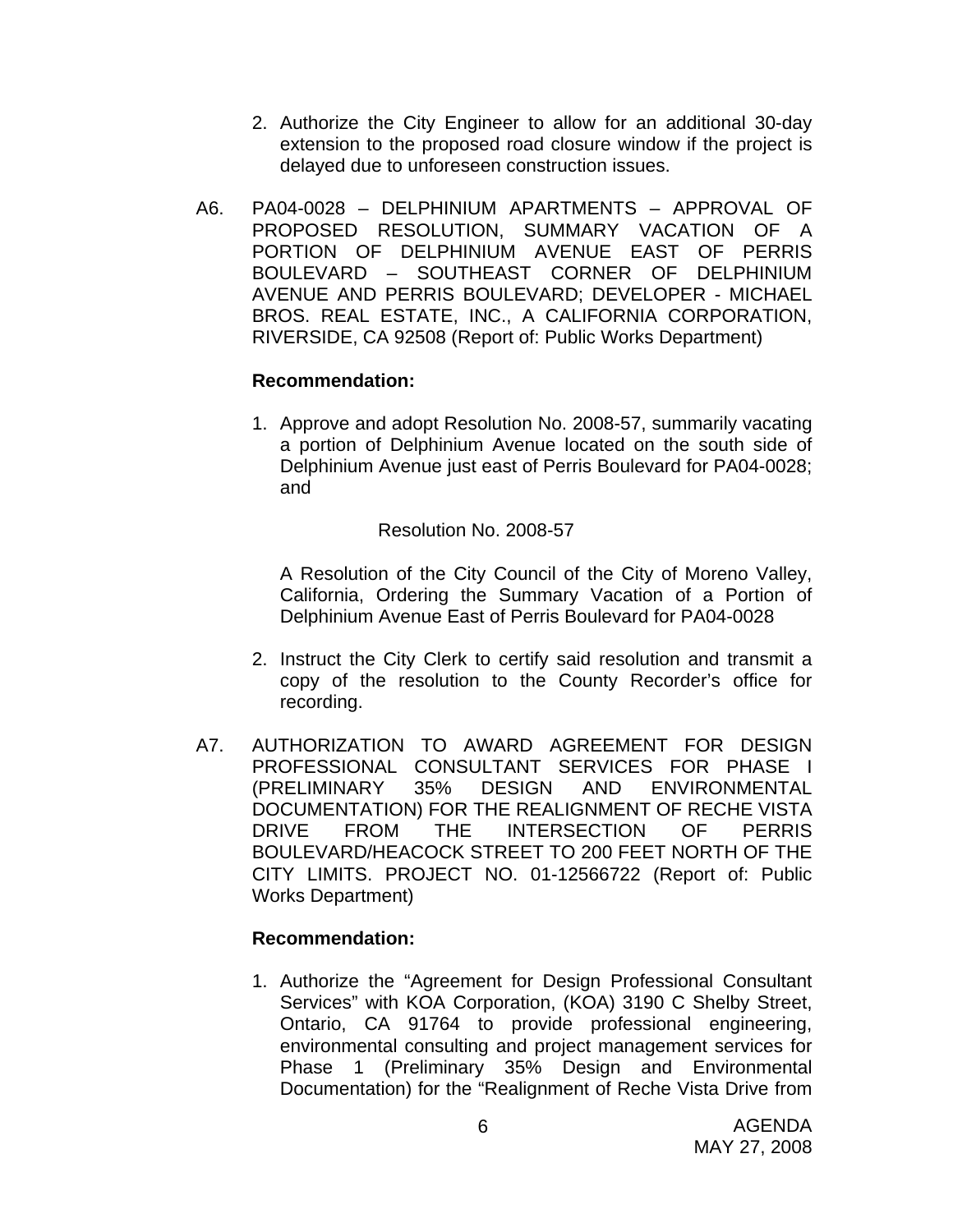the intersection of Perris Boulevard/Heacock Street to 200 feet North of the North City Limits" project for a total contract amount not to exceed \$377,000;

- 2. Authorize the City Manager to execute said Agreement for "Design Professional Consultant Services" with KOA Corporation;
- 3. Reallocate a portion of the current fiscal year (FY 2007/2008) appropriation for the Graham Street Crossing SR60 project (Project No. 06-41683125), which portion exceeds the planned expenditures for that project in this fiscal year, to this project (Project No. 01-12566722) in the amount of \$250,000;
- 4. Authorize the Finance Director to issue a purchase order to KOA Corporation, in the amount of \$414,700 (\$377,000 for the agreement plus the 10% contingency amount of \$37,700) from Account Fund 416.78626, when the "Agreement for Design Professional Consultant Services for Phase I (Preliminary 35% Design and Environmental Documentation) for the Realignment of Reche Vista Drive from the intersection of Perris Boulevard/Heacock Street to 200 feet north of the North City Limits" has been signed by all parties; and
- 5. Authorize the Public Works Director/City Engineer to execute any subsequent related minor amendments to the Agreement for Design Professional Consultant Services with KOA Corporation, up to but not to exceed the Purchase Order contingency amount authorized, subject to approval of City Attorney.
- A8. PA99-0002 REDUCE FAITHFUL PERFORMANCE BOND AND ADOPT THE RESOLUTION AUTHORIZING ACCEPTANCE OF THE PUBLIC IMPROVEMENTS AS COMPLETE AND ACCEPTING THE PORTION OF TOUPLO LANE AND IRIS AVENUE ASSOCIATED WITH THE PROJECT INTO THE CITY'S MAINTAINED STREET SYSTEM: DEVELOPER - NEW LIGHT M.B.C., MORENO VALLEY, CA 92551 (Report of: Public Works Department)

#### **Recommendation:**

1. Adopt Resolution No. 2008-58 authorizing the acceptance of the public improvements for PA99-0002 as complete and accepting the portion of Touplo Lane and Iris Avenue associated with the project into the City's maintained street system; and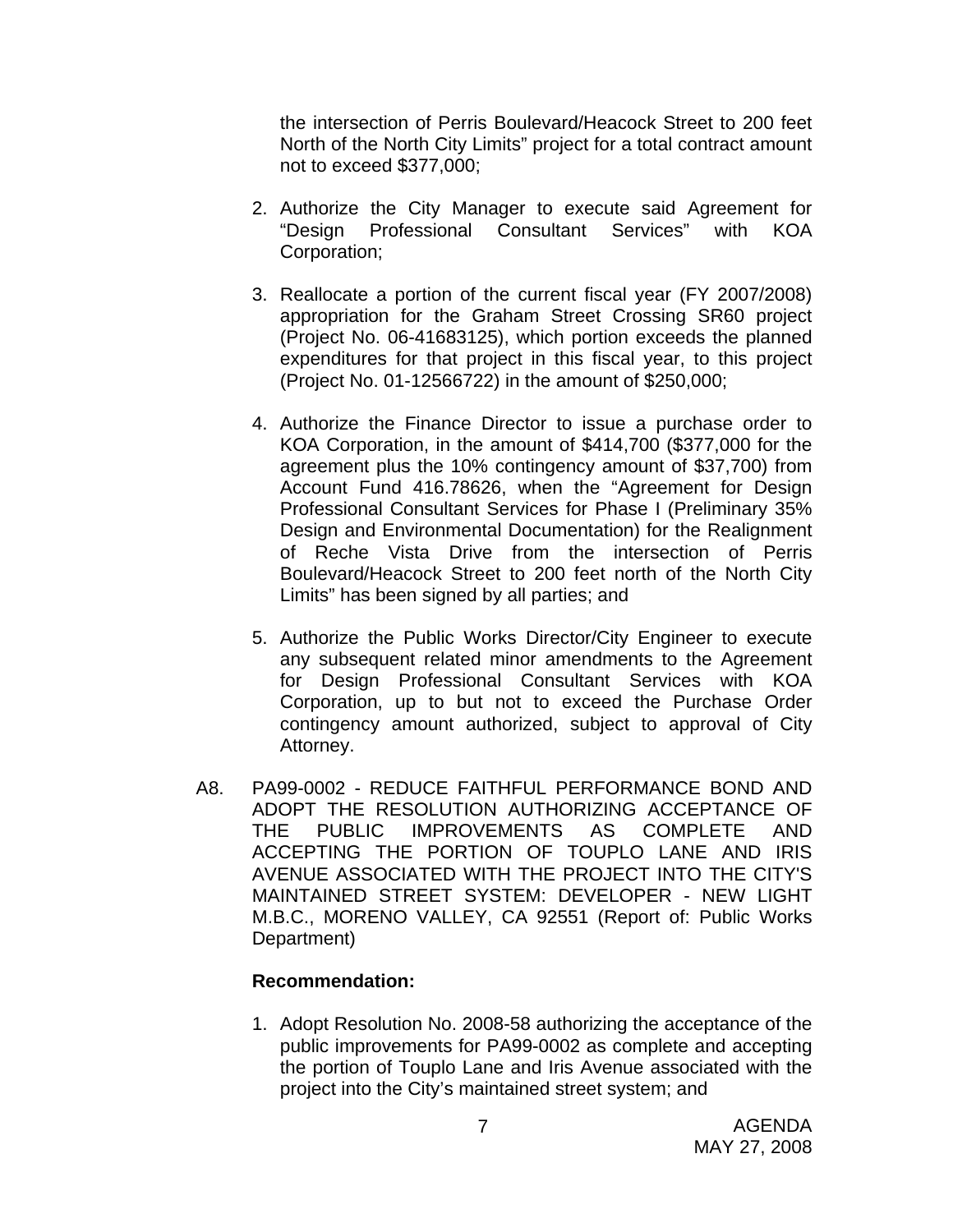#### Resolution No. 2008-58

A Resolution of the City Council of the City of Moreno Valley, California, Authorizing the Acceptance of the Public Improvements as Complete within PA99-0002, and Accepting the Portion of Touplo Lane and Iris Avenue Associated with the Project into the City's Maintained Street System

- 2. Authorize the City Engineer to execute the 90% reduction to the Faithful Performance Bond, exonerate the Material and Labor Bond in 90 days if there are no stop notices or liens on file with the City Clerk, and exonerate the final 10% of the Faithful Performance Bond in one year when all clearances are received.
- A9. AUTHORIZATION TO AWARD THE CONSTRUCTION CONTRACT FOR IRONWOOD AVENUE SIDEWALK/WALKWAY IMPROVEMENTS FROM HEACOCK STREET TO PERRIS BOULEVARD, PROJECT NO. 06-50182625-1 (Report of: Public Works Department)

#### **Recommendation:**

- 1. Reject the bids of International Pavement Solutions, Inc., and FATA Construction & Development, the first and second apparent lowest bidders respectively, due to errors on the bid documents that are not in compliance with the project Specifications, making the bids non-responsive;
- 2. Award the construction contract for the Ironwood Avenue Sidewalk/Walkway Improvements from Heacock Street to Perris Boulevard to Grand Pacific Contractors, Inc., 680 North Cota Street, Corona, CA 92880, the lowest responsible bidder;
- 3. Authorize the City Manager to execute a contract with Grand Pacific Contractors, Inc.;
- 4. Authorize the issuance of a Purchase Order to Grand Pacific Contractors, Inc. in the amount of \$459,311.00 (\$382,758.75 base bid and additive bid "A" and "B" amount plus 20% contingency) for Account No. 501.82625, when the contract has been signed by all parties; and
- 5. Authorize the Public Works Director/City Engineer to execute any subsequent related minor change orders to the contract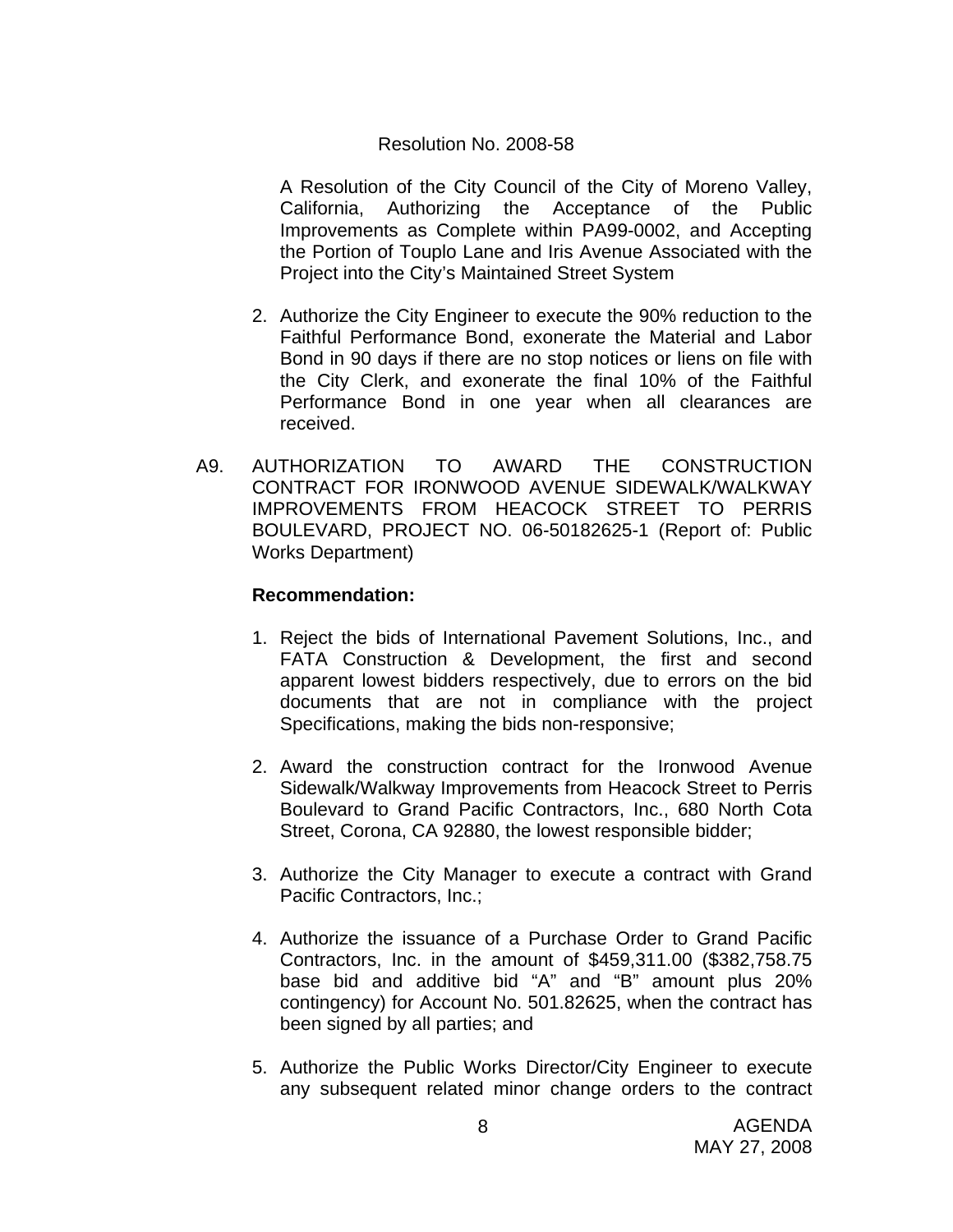with Grand Pacific Contractors, Inc., up to, but not exceeding, the contingency amount of \$76,552.00, subject to the approval of the City Attorney.

A10. FIRST AMENDMENT TO AGREEMENT FOR PROFESSIONAL CONSULTANT SERVICES WITH VALI COOPER AND ASSOCIATES, INC. (Report of: Public Works Department)

#### **Recommendation:**

- 1. Approve the "First Amendment to Agreement for Professional Consultant Services" with Vali Cooper and Associates, Inc., 3900 Market Street, Suite 250, Riverside, CA 92501 to provide Professional Consultant Services;
- 2. Authorize the City Manager to execute the "First Amendment to Agreement for Professional Consultant Services" with Vali Cooper and Associates; and
- 3. Authorize an increase to the Purchase Order with Vali Cooper and Associates in the amount of \$150,000.00, when the "First Amendment to Agreement for Professional Consultant Services" has been signed by all parties (Account No. 501.82725).
- A11. APPROVAL OF QUARTERLY INVESTMENT REPORT QUARTER ENDED MARCH 31, 2008 (Report of: Finance Department)

**Recommendation:** Approve and accept the quarterly investment report, in compliance with the Investment Policy.

A12. AGREEMENT FOR PROFESSIONAL CONSULTANT SERVICES FOR PART 1, PHASE 1, OF THE IRONWOOD AVENUE IMPROVEMENTS PROJECT FROM DAY STREET TO BARCLAY DRIVE - PROJECT NO. 10-41570027 (Report of: Public Works Department) **(This item is also listed as Item No. C3)** 

#### **Recommendation:**

1. Approve the Agreement for Professional Consultant Services for the Ironwood Avenue Improvements from Day Street to Barclay Drive for Project Approval and Environmental Documentation (PA&ED), Part 1, Phase 1 only, with AEI-CASC Engineering, Inc., 937 South Via Lata, Suite 500, Colton, California 92324;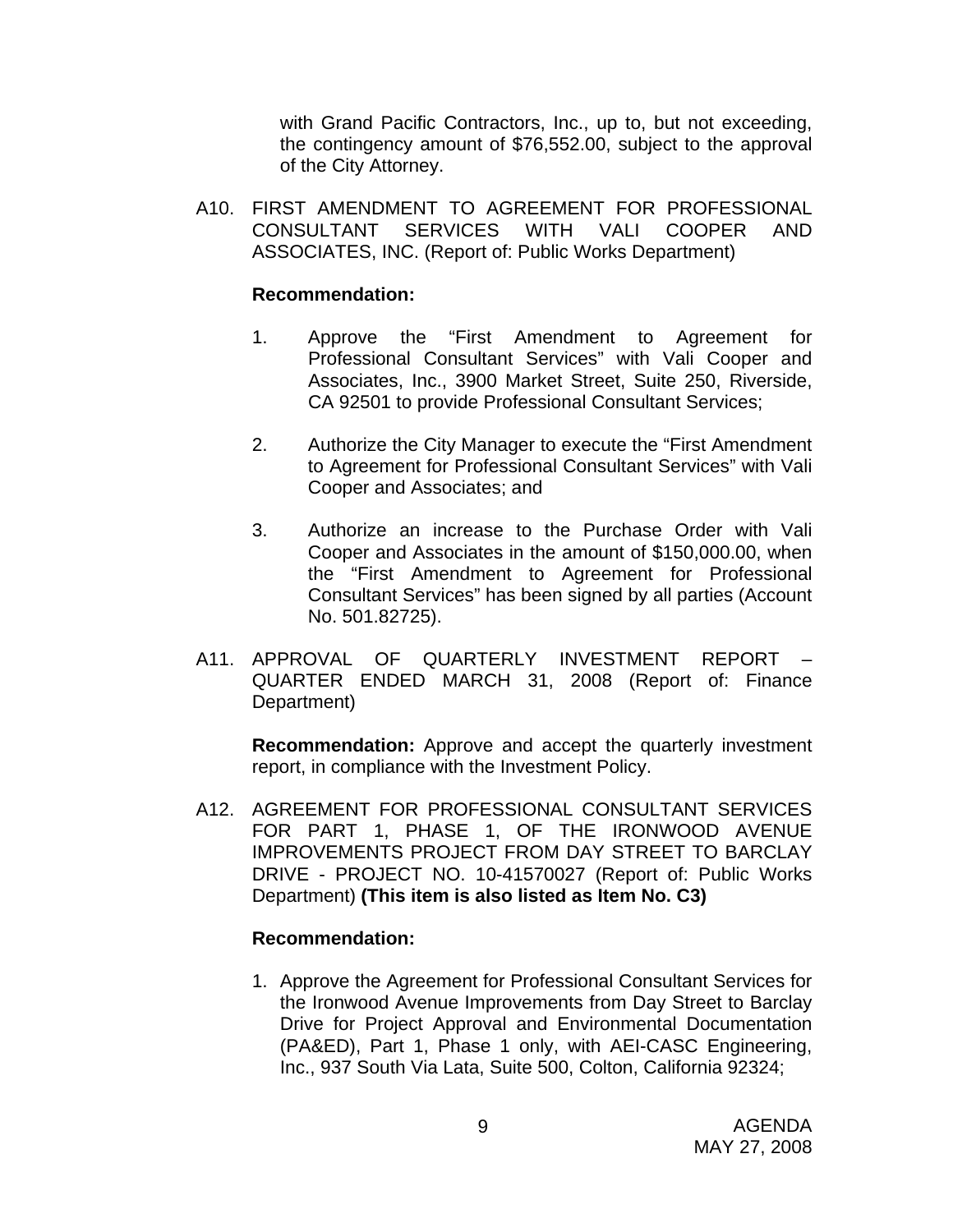- 2. Authorize the City Manager to execute said Agreement for Professional Consultant Services for the Ironwood Avenue Improvements from Day Street to Barclay Drive for Project Approval and Environmental Documentation (PA&ED), Part 1, Phase 1 only, with AEI-CASC Engineering, Inc.,
- 3. Authorize the Finance Director to issue a Purchase Order to AEI-CASC Engineering, Inc. for the Ironwood Avenue Improvements from Day Street to Barclay Drive in the amount of \$200,335 (\$166,946 proposal amount for Part 1, Phase 1, plus 20% contingency) when the Agreement has been signed by all parties; and
- 4. Authorize the Public Works Director/City Engineer to execute any subsequent Amendments to the Agreement for Professional Consultant Services with AEI-CASC Engineering, Inc., up to but not to exceed the Purchase Order contingency amounts of \$33,389, subject to the approval of the City Attorney.
- A13. CITY COUNCIL REPORTS ON REIMBURSABLE ACTIVITIES (Report of: City Clerk's Department)

**Recommendation:** Receive and file.

A14. MINUTES - REGULAR MEETING OF MAY 13, 2008 (Report of: City Clerk's Department) **Recommendation:** Approve as submitted.

# **B. CONSENT CALENDAR** - **COMMUNITY SERVICES DISTRICT**

- B1. ORDINANCES READING BY TITLE ONLY Recommendation: Waive reading of all Ordinances.
- B2. MINUTES REGULAR MEETING OF MAY 13, 2008 (Report of: City Clerk's Department)

**Recommendation:** Approve as submitted.

- B3. EXTENSION OF CONTRACT PROJECT NO. E-4/07 MAINTENANCE OF HIGH SERVICE LEVEL PARKWAY LANDSCAPING AND IRRIGATION – MORENO VALLEY RANCH EAST (Report of: Public Works Department) **Recommendation:** 
	- 1. Approve the Amendment to the Contract Agreement for MVCSD Project E-4/07 to extend the term of the contract for an additional one-year period;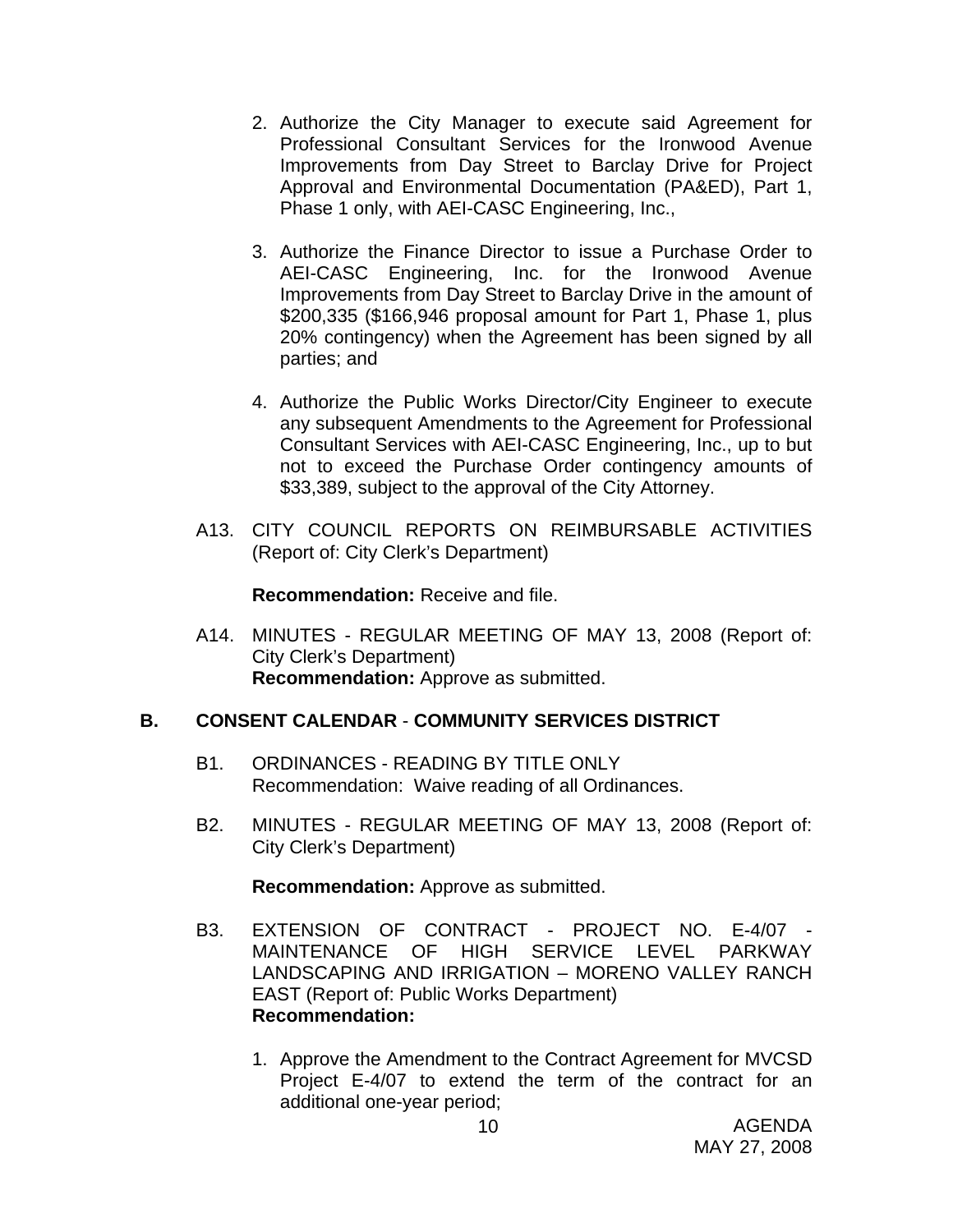- 2. Authorize the President of the MVCSD Board to execute said Amendment with Bemus Landscape, Inc.;
- 3. Authorize the Purchasing Manager, at the start of Fiscal Year 2008/09, to issue open purchase orders to Bemus Landscape, Inc. in the amounts of:
	- a.) One hundred ninety thousand three hundred twenty and 00/100 dollars (\$190,320.00) for twelve months of base maintenance service; and
	- b.) Thirteen thousand three hundred eighty and 00/100 dollars (\$13,380.00) for anticipated Additional Work per Section 5 of the Extension Agreement.
- B4. CERTIFICATION OF COMMUNITY FACILITIES DISTRICT NO. 1 (NEIGHBORHOOD PARK MAINTENANCE) ANNEXATION 2008- 28 (Report of: Public Works Department)

 **Recommendation:** Approve and adopt Resolution No. CSD 2008- 04; a Resolution of the Moreno Valley Community Services District of the City of Moreno Valley, California, certifying the results of an election and adding property to Community Facilities District No. 1 ("CFD No. 1") for Annexation No. 2008-28.

Resolution No. CSD 2008-04

A Resolution of the Moreno Valley Community Services District of the City of Moreno Valley, California, Certifying the Results of an Election and Adding Property to Community Facilities District No. 1

B5. EXTENSION OF CONTRACT - PROJECT NO. E-2/05 -<br>MAINTENANCE OF EXTENSIVE LANDSCAPING AND OF EXTENSIVE LANDSCAPING AND IRRIGATION - HIDDEN SPRINGS (Report of: Public Works Department)

# **Recommendation:**

- 1. Approve the Amendment to the Contract Agreement for MVCSD Project E-2/05 to extend the term of the contact for an additional one-year period;
- 2. Authorize the President of the MVCSD Board to execute said Amendment with Tropical Plaza Nursery, Inc. of Villa Park, California;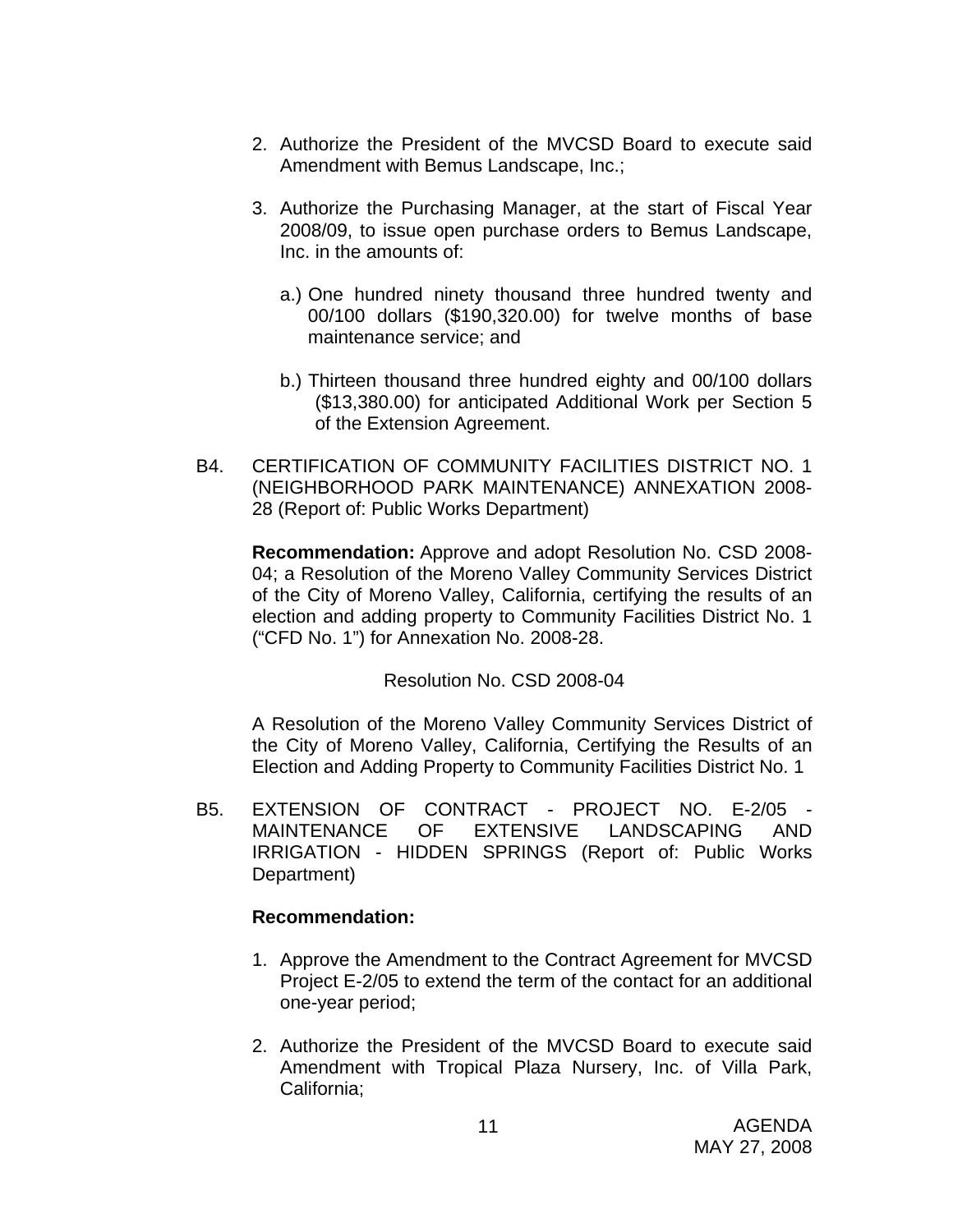- 3. Authorize the Purchasing Manager, at the start of Fiscal Year 2008/09, to issue open purchase orders to Tropical Plaza Nursery, Inc. in the amounts of:
	- a. One hundred sixty-one thousand seventy and 90/100 dollars (\$161,070.90) for twelve months of base maintenance service; and
	- b. Thirty thousand five hundred and 00/100 dollars (\$30,500.00) for anticipated Additional Work per Section 5. of the Extension Agreement.

# **C. CONSENT CALENDAR** - **COMMUNITY REDEVELOPMENT AGENCY**

- C1. ORDINANCES READING BY TITLE ONLY Recommendation: Waive reading of all Ordinances.
- C2. MINUTES REGULAR MEETING OF MAY 13, 2008 (Report of: City Clerk's Department)

**Recommendation:** Approve as submitted.

C3. AGREEMENT FOR PROFESSIONAL CONSULTANT SERVICES FOR PART 1, PHASE 1, OF THE IRONWOOD AVENUE IMPROVEMENTS PROJECT FROM DAY STREET TO BARCLAY DRIVE - PROJECT NO. 10-41570027 (Report of: Public Works Department) **(This item is also listed as Item No. A12)**

# **Recommendation:**

1. Approve the appropriation of \$300,000 for the Ironwood Avenue Improvements from Day Street to Barclay Drive from the unreserved, undesignated Redevelopment Agency fund balance.

#### **D. CONSENT CALENDAR** - **BOARD OF LIBRARY TRUSTEES**

- D1. ORDINANCES READING BY TITLE ONLY Recommendation: Waive reading of all Ordinances.
- D2. MINUTES REGULAR MEETING OF MAY 13, 2008 (Report of: City Clerk's Department)

**Recommendation:** Approve as submitted.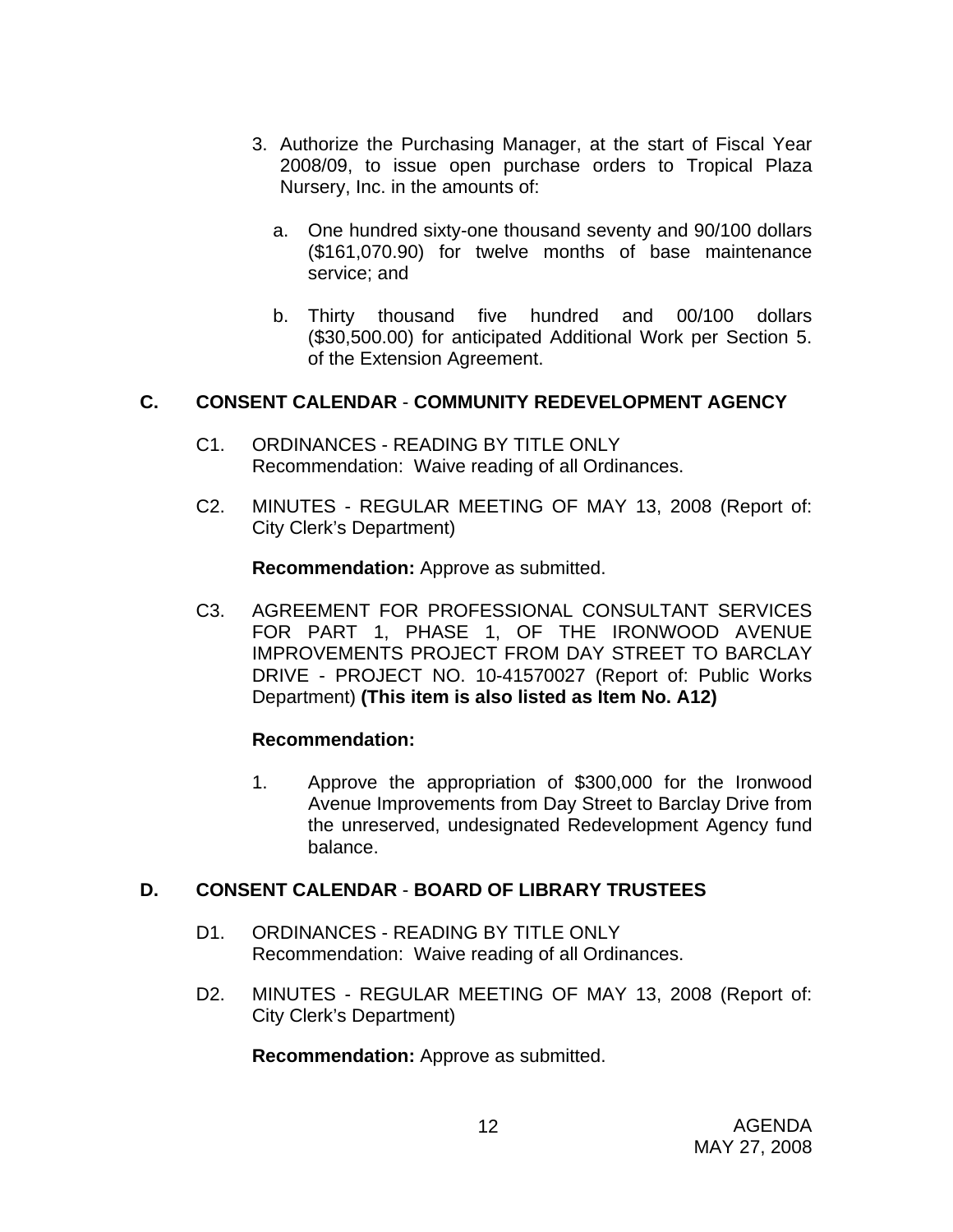# **E. PUBLIC HEARINGS**

Questions or comments from the public on a Public Hearing matter are limited to five minutes per individual and must pertain to the subject under consideration.

 Those wishing to speak should complete and submit a GOLDENROD speaker slip to the Bailiff.

E1. PUBLIC HEARING REGARDING A MAIL BALLOT PROCEEDING FOR THE WEBSTER APARTMENTS - ASSESSOR PARCEL NUMBER (APN) 481-140-021 FOR APPROVAL OF THE NATIONAL POLLUTANT DISCHARGE ELIMINATION SYSTEM (NPDES) MAXIMUM COMMERCIAL/INDUSTRIAL REGULATORY RATE (Report of: Public Works Department)

**Recommendation:** That the Mayor and Members of the City of Moreno Valley City Council, after conducting the public hearing:

- a. Direct the City Clerk to tabulate the NPDES ballot for the Webster Apartments – APN 481-140-021;
- b. Verify and accept the result of the mail ballot proceeding as identified on the Official Tally Sheet and APN listing;
- c. Receive and file with the City Clerk's office the accepted Official Tally Sheet and APN listing; and
- d. If approved, authorize and impose the NPDES maximum commercial/industrial regulatory rate to the Webster Apartments – APN 481-140-021.
- E2. ACQUISITION AND DISPOSITION OF THE FORMER MILLIE'S RESTAURANT AT 24626 SUNNYMEAD BLVD. AND APPROVAL OF NEGOTIATION AGREEMENT WITH FAMILY SERVICE ASSOCIATION OF WESTERN RIVERSIDE COUNTY (Report of: Economic Development Department)

**Recommendation:** That the City Council (Council) and Redevelopment Agency (Agency):

- 1. Conduct a Public Hearing regarding the acquisition and disposition of real property located at 24626 Sunnymead Blvd.;
- 2. Exercise Agency's assumption rights to enter into an agreement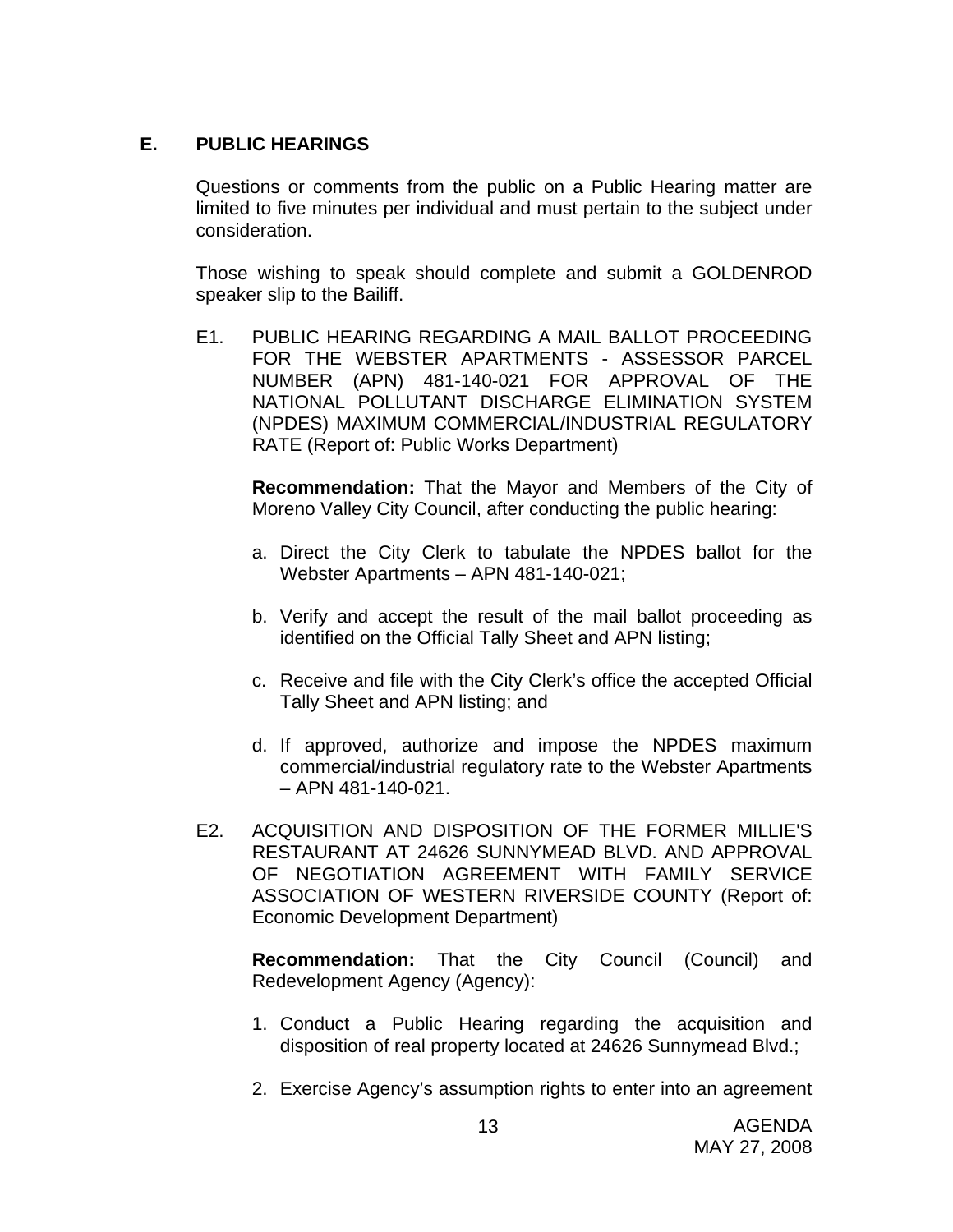to purchase the (former) Millie's Restaurant property located at 24626 Sunnymead Boulevard;

3. Approve Resolution No. 2008-59 Approving a Disposition and Development Agreement by and between the Agency and Brandon's Diner, Inc., a California Corporation;

## Resolution No. 2008-59

A Resolution of the City Council of the City of Moreno Valley, Approving a Disposition and Development Agreement by and between the Agency and Brandon's Diner, Inc., a California **Corporation** 

4. Approve Resolution RDA 2008-09 Approving a Disposition and Development Agreement by and between the Agency and Brandon's Diner, Inc., a California Corporation;

Resolution No. RDA 2008-09

A Resolution of the Community Redevelopment Agency of the City of Moreno Valley Approving a Disposition and Development Agreement by and between the Agency and Brandon's Diner, Inc., a California Corporation

- 5. Appropriate two hundred ten thousand dollars (\$210,000) from Fund 895 (RDA Tax Increment) for costs related to the development and disposition of real property located at 24626 Sunnymead Blvd.; and
- 6. Approve Negotiation Agreement between the Community Redevelopment Agency of the City of Moreno Valley and Family Service Association of Western Riverside County.
- E3. ADOPTION OF FY 2008-09 FEE RESOLUTION AND FEE SCHEDULE (Report of: Finance Department)

**Recommendation:** That the City Council:

- 1. Conduct a Public Hearing to receive public input on the Proposed FY 2008-09 Fee Schedule; and
- 2. Adopt Resolution No. 2008-48, approving the Fee Schedule for FY 2008-09.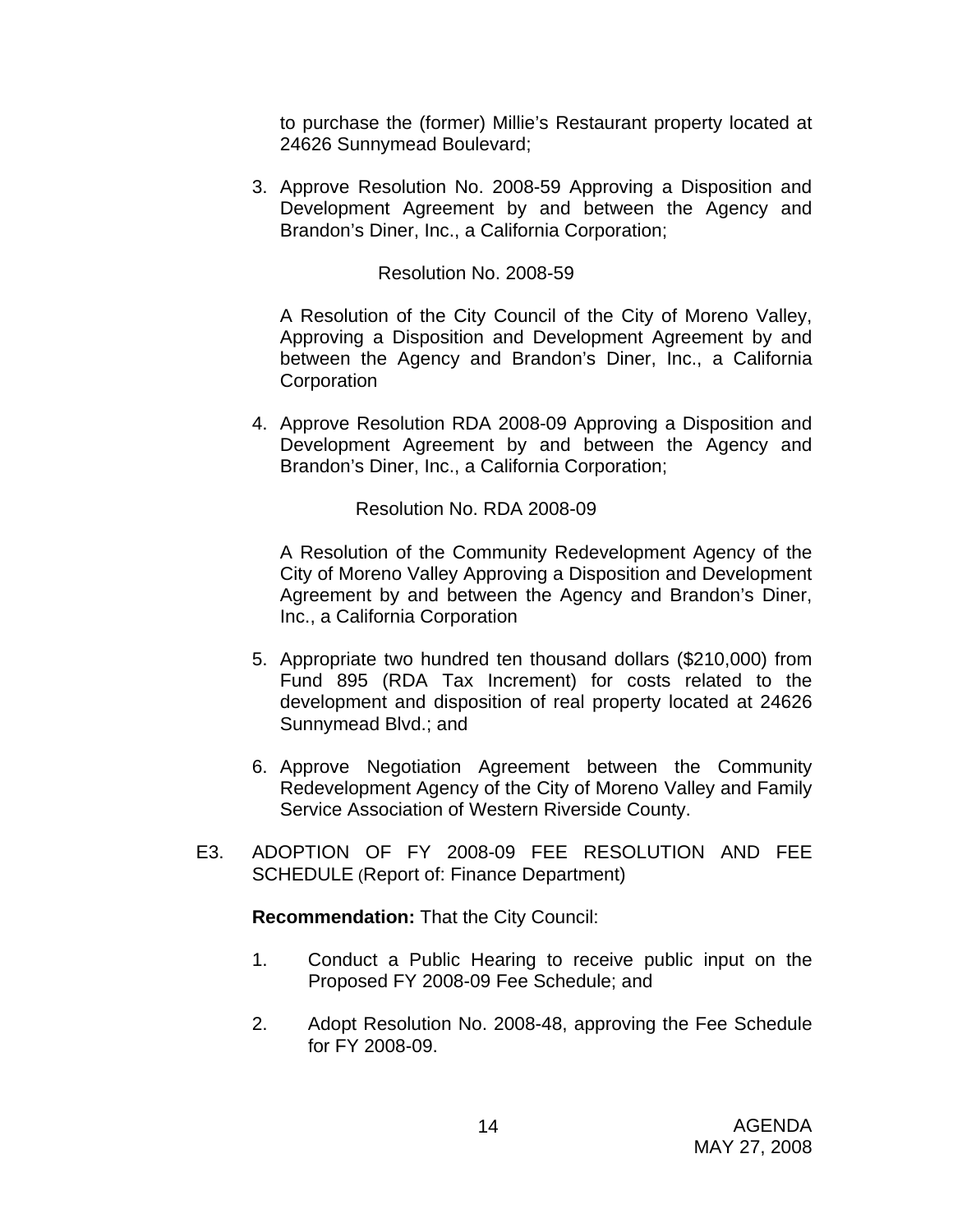#### Resolution No. 2008-48

A Resolution of the City Council of the City of Moreno Valley, California, Increasing and Establishing Specified Fees for Various Services; Maintaining the Present Level of Certain Fees; Reducing the Level of Certain Fees; and Incorporating Certain Prior Enactments

#### **F. ITEMS REMOVED FROM CONSENT CALENDARS FOR DISCUSSION OR SEPARATE ACTION**

# **G. REPORTS**

G1. CONTINUED FY 2008-09 PROPOSED BUDGET DISCUSSIONS AND PRESENTATION OF THE DEFICIT REDUCTION PLAN (Report of: Finance Department)

**Recommendation:** That the City Council continue its discussion on the FY 2008-09 Proposed Budget and the integral Deficit Reduction Plan, and provide direction to staff regarding the recommended budget reductions, or any operating or capital budget policy issues.

G2. REPORT TO CONSIDER PUBLIC COMMENTS REGARDING THE NATIONAL POLLUTANT DISCHARGE ELIMINATION SYSTEM (NPDES) REGULATORY RATE SCHEDULE FOR NEW RESIDENTIAL AND COMMON INTEREST, COMMERCIAL, INDUSTRIAL AND QUASI-PUBLIC USE DEVELOPMENT PROPOSED FISCAL YEAR 2008/09 ANNUAL RATES (Report of: Public Works Department)

 **Recommendation:** That the City Council hold a public meeting to accept public comments regarding the "NPDES Regulatory Rate Schedule for New Residential and Common Interest, Commercial, Industrial and Quasi-Public Use Development" proposed Fiscal Year 2008/2009 annual rates.

G3. REPORT TO CONSIDER PUBLIC COMMENTS REGARDING MORENO VALLEY COMMUNITY SERVICES DISTRICT PROPOSED FISCAL YEAR 2008/09 ANNUAL CHARGES (Report of: Public Works Department)

**Recommendation:** That the City Council, acting in their respective capacities as President and Members of the Board of Directors of the Moreno Valley Community Services District (CSD) (the "Board"), accept public comments regarding the proposed fiscal year (FY) 2008/09 annual CSD charges. The proposed charges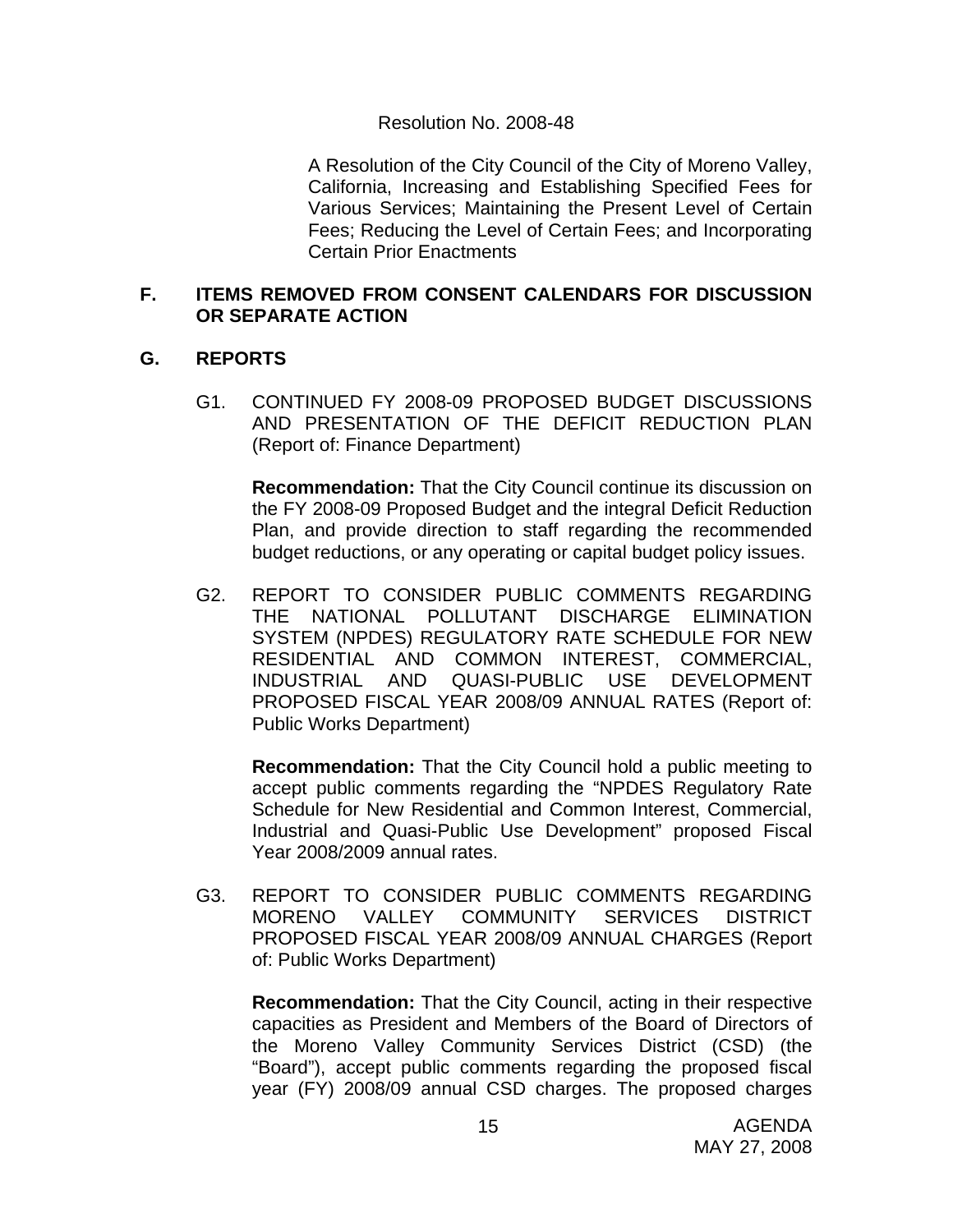shall provide for continued services to parks, recreation, residential street lighting, arterial street lighting, parkway landscaping, highservice-level parkway landscaping, internal parkway landscaping/walls, medians and Sunnymead Boulevard improvements, as submitted in the Preliminary Annual Levy Report on file in the office of the City Clerk.

G4. CITY MANAGER'S REPORT (Informational Oral Presentation – not for Council action)

# **H. LEGISLATIVE ACTIONS**

ORDINANCES - 1ST READING AND INTRODUCTION - NONE

ORDINANCES - 2ND READING AND ADOPTION - NONE

ORDINANCES - URGENCY ORDINANCES - NONE

RESOLUTIONS – NONE

PUBLIC COMMENTS **ON ANY SUBJECT NOT ON THE AGENDA** UNDER THE JURISDICTION OF THE CITY COUNCIL

Those wishing to speak should complete and submit a BLUE speaker slip to the Bailiff. There is a three-minute time limit per person. All remarks and questions shall be addressed to the presiding officer or to the City Council and not to any individual Council member, staff member or other person.

# **CLOSING COMMENTS AND/OR REPORTS OF THE CITY COUNCIL, COMMUNITY SERVICES DISTRICT, OR COMMUNITY REDEVELOPMENT AGENCY**

**\*Materials related to an item on this Agenda submitted to the City Council/Community Services District/Community Redevelopment Agency or the Board of Library Trustees after distribution of the agenda packet are available for public inspection in the City Clerk's office at 14177 Frederick Street during normal business hours.**